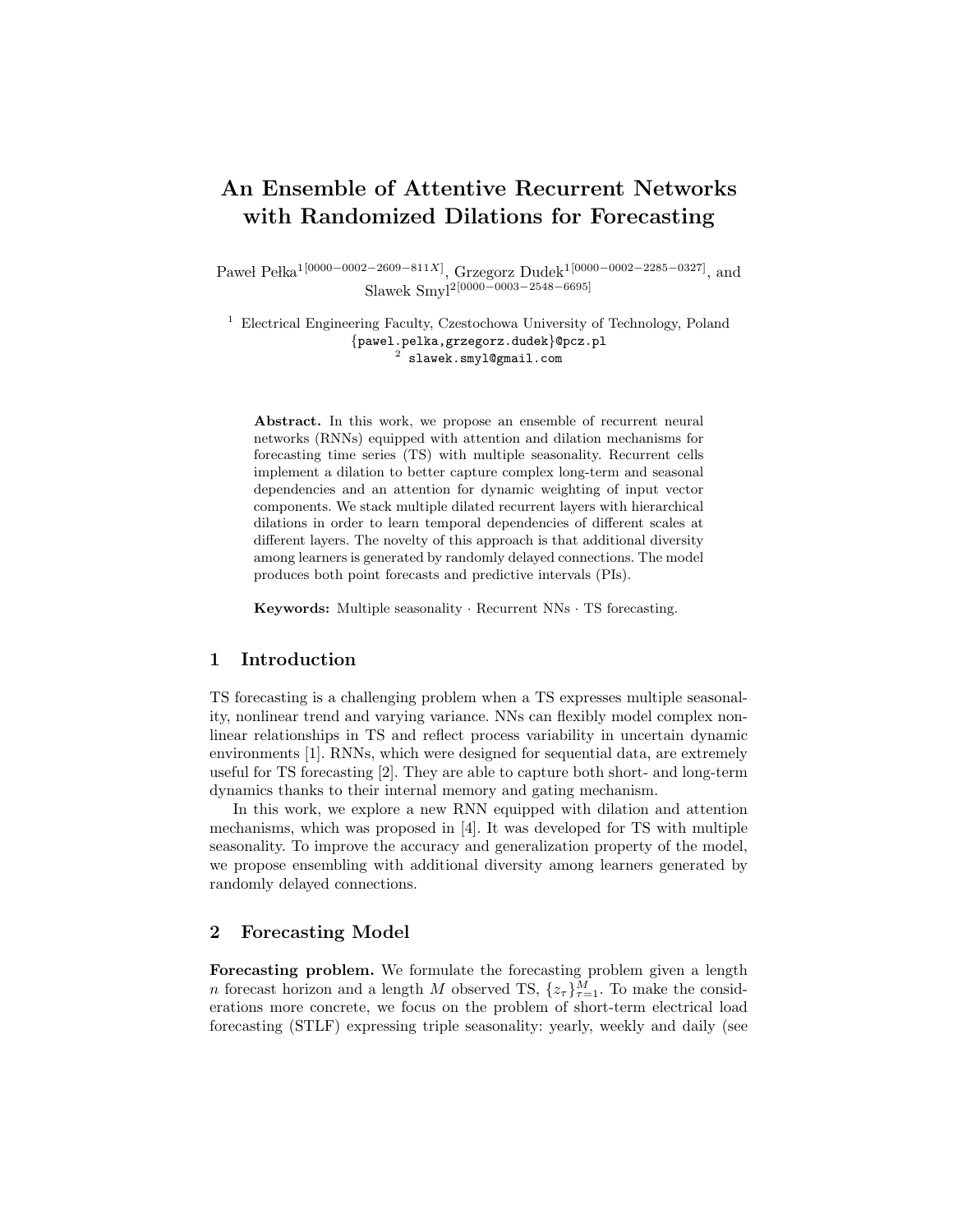S. Smyl et al. 58

[5] for details). Our goal is to forecast the daily profile (24 hours) for the next day based on historical loads.

Data preprocessing. As the main input information, we introduce a weekly profile, which precedes the forecasted day. This profile is standardized as follows [4]:  $\mathbf{x}_t = (\mathbf{z}_t^w - \overline{z}_t^w)/std(z_t^w)$ , where  $\mathbf{z}_t^w \in \mathbb{R}^{168}$  is the original sequence of the t-th week,  $\mathbf{x}_t \in \mathbb{R}^{168}$  is its standardized pattern, and  $\overline{z}_t^w$  and  $std(z_t^w)$  are its mean and standard deviation, respectively. To enrich the input information, input vector  $\mathbf{x}'_t$  is composed of five elements:  $\mathbf{x}_t$ ,  $\log_{10}(\bar{z}_t^w)$ , which informs about the level of the TS,  $\mathbf{d}_t^w \in \{0, 1\}^7, \mathbf{d}_t^m \in \{0, 1\}^{31}$  and  $\mathbf{d}_t^y \in \{0, 1\}^{52}$ , which are binary one-hot vectors encoding day of the week, day of the month and week of the year.

An output pattern encodes the forecasted daily sequence as follows:  $y_t =$  $(\mathbf{z}_t^d - \overline{z}_t^w)/std(z_t^w)$ , where  $\mathbf{y}_t \in \mathbb{R}^{24}$  is the t-th daily pattern and  $\mathbf{z}_t^d \in \mathbb{R}^{24}$  is the forecasted sequence. The equation for decoding is:  $\mathbf{z}_t^d = \mathbf{y}_t std(z_t^w) + \overline{z}_t^w$ .

Gated recurrent cell. The proposed RNN employs the dilated RNN cell with attention (adRNNCell) introduced in [3]. It is shown in Fig. 1a) and the corresponding equations are shown in Fig. 1b). adRNNCell was designed for TS with complex seasonality. Its distinguishing features are as follows. First, it combines two dRNNCells [5] to obtain a more efficient cell, which is able to preprocess dynamically the input data. It introduces an attention for weighting the input information. The bottom dRNNCells in Fig. 1a) produces attention vector  $\mathbf{m}_t$ , whose components weight the inputs to the upper dRNNCell. Vector  $\mathbf{m}_t$  has a dynamical character. It is adjusted to the current inputs at time t. Second, both dRNNCells are fed by two cell states c and two controlling states h, i.e. recent states,  $\mathbf{c}_{t-1}$ ,  $\mathbf{h}_{t-1}$ , and delayed states,  $\mathbf{c}_{t-d}$ ,  $\mathbf{h}_{t-d}$ ,  $d > 1$ . Third, the outputs of dRNNCells are split into "real output",  $\mathbf{m}_t$  or  $\mathbf{y}_t$ , and a controlling output  $\mathbf{h}_t$ , which is an input for the gating mechanism in the following time steps.



Fig. 1. Proposed RNN architecture and details.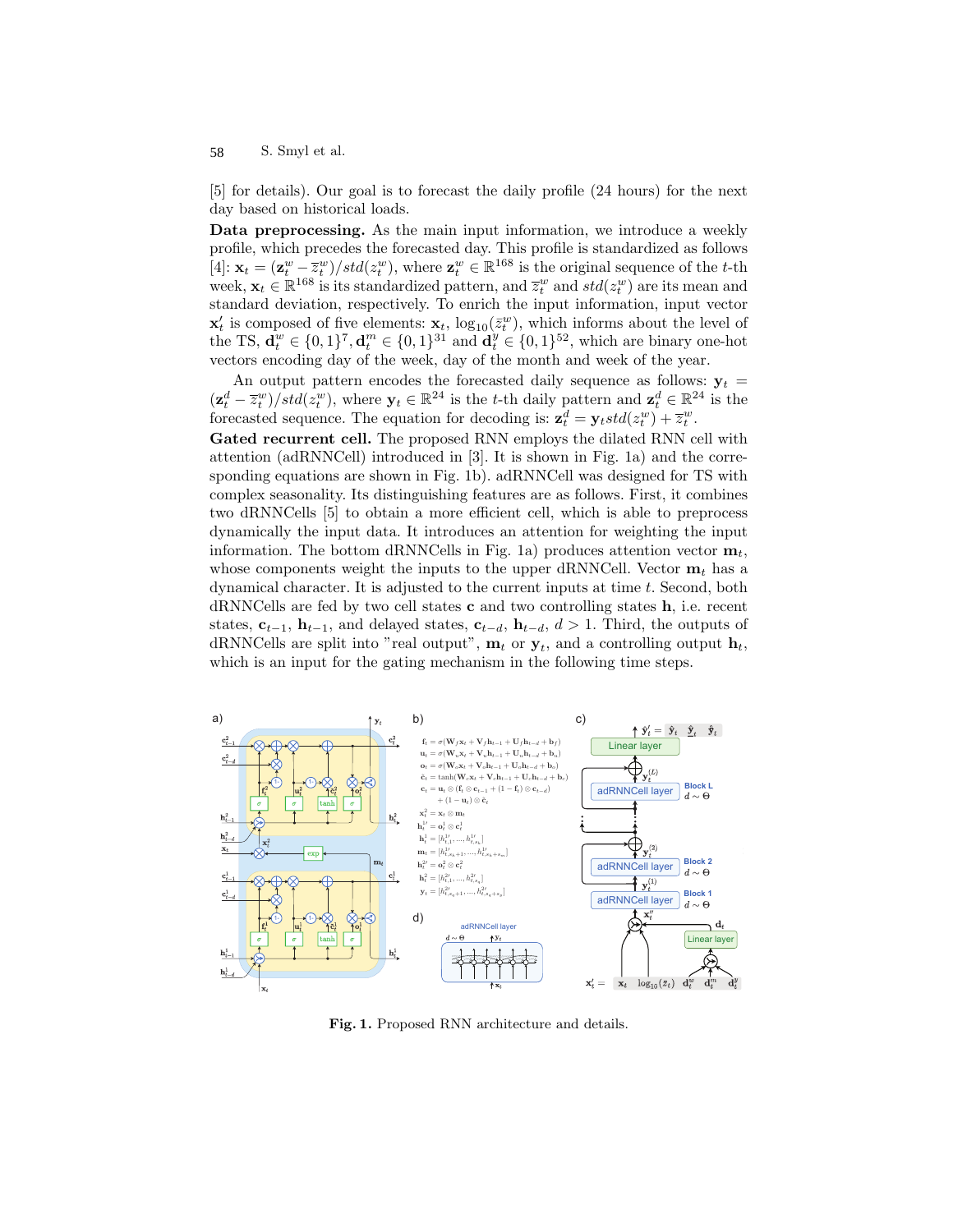RNN architecture. The proposed RNN extends the architecture proposed in [3] as follows. First, the number of single-layer blocks is not limited to 3. The depth of RNN is controlled by hyperparameter L. Second, the dilation of each block is selected randomly. The distribution of dilations is defined as  $\Theta = \{(d_i, p_i)\}_{i=1}^m$ , where  $d_i \in \{2, 3, ...\}$  denotes a dilation,  $p_i > 0$  denotes a probability  $(\sum_{i=1}^{m} p_i = 1)$ , and m is an assumed number of possible dilations. We use an ensemble of K RNNs with dilations selected independently. Random dilations generate additional diversity among learners (random initialization is the second source of diversity).

The RNN architecture is depicted in Fig. 1c) and the adRNNCell layer is shown in Fig. 1d). The input linear layer reduces the dimensionality of the calendar variables by embedding them in r-dimensional continuous vector  $\mathbf{d}_t$ . The output linear layer at the top of the stacked recurrent layers, produces the point forecasts,  $\hat{\mathbf{y}}_t$ , and two vectors of quantiles, a lower one,  $\hat{\mathbf{y}}_t \in \mathbb{R}^{24}$ , and an upper one,  $\hat{\mathbf{y}}_t \in \mathbb{R}^{24}$ . These quantiles of assumed orders,  $q$  and  $\bar{q}$ , define the PI. RNN uses ResNet-style shortcuts between blocks to improve the learning process.

Loss function. To enable RNN to learn both point forecasts and PI quantiles, we employ the following loss function [5]:

$$
L = \rho(y, \hat{y}_{q^*}) + \gamma(\rho(y, \hat{y}_q) + \rho(y, \hat{y}_{\overline{q}}))
$$
\n(1)

where  $\rho(y, \hat{y}_q) = (y - \hat{y}_q)(q - \mathbf{1}_{(y < \hat{y}_q)})$  is a pinball loss,  $q \in (0, 1)$  is a quantile order, y is an actual value (standardized),  $\hat{y}_q$  is a forecasted value of q-th quantile of y,  $q^* = 0.5$  corresponds to the median,  $q \in (0, q^*)$  and  $\overline{q} \in (q^*, 1)$  correspond to the lower and upper bound of PI, respectively, and  $\gamma \geq 0$  is a control parameter.

# 3 Experimental Study

In this section, we use ENTSO-E electricity demand dataset (www.entsoe.eu/data /power-stats) to verify the effectiveness of the proposed model. The dataset details the hourly loads in the period 2006-18 for 35 European countries. The RNN was optimized on data from the period 2006-17 and tested on data from 2018.

We use similar a training and optimization setup as in [4]. Based on experimentation, we assumed the dilations:  $d = 2, 3, 5$  and 7 with the corresponding probabilities:  $p = 0.5882, 0.1765, 0.0588$  and 0.1765. Number of blocks was  $L = 3$ , number of ensemble members was  $K = 5$ , and embedding size was  $r = 6$ .

Table 1 compares the forecasting quality metrics of the proposed model (ardRNNe) with the baseline models [3]. The results clearly show that ardRNNe outperforms its competitors in terms of accuracy. This was confirmed by a Giacomini-White test for conditional predictive ability. IQR(APE) shows that ardRNNe also produces the least dispersed forecasts compared to its competitors.

Fig. 2 shows the ranking of the examined models based on average MAPE for each country. Note the highest position of ardRNNe, which achieved the lowest error for 21 out of 35 countries and the second lowest error for 13 countries.